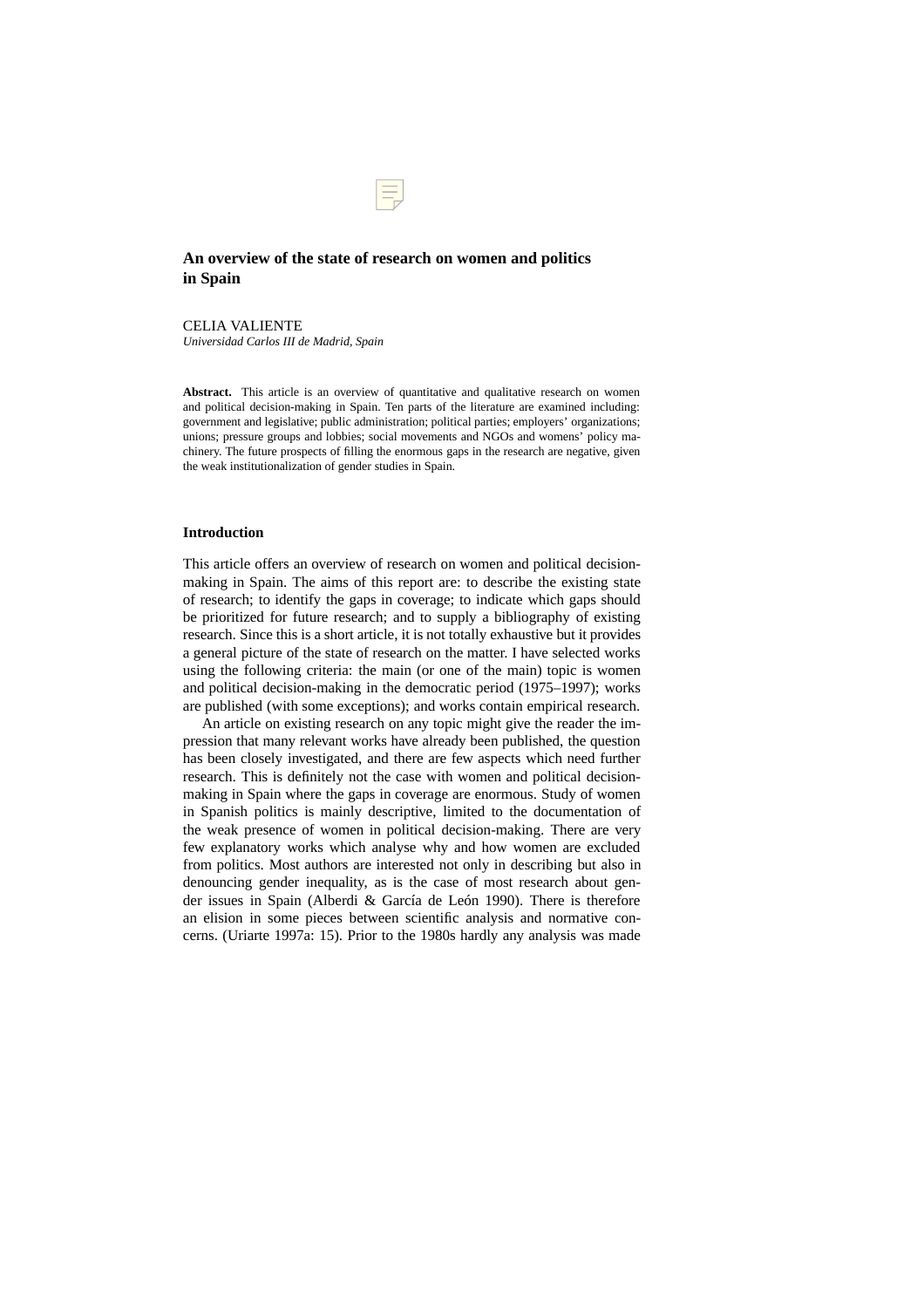of women's political roles in and very little research has been undertaken since then (Ballarín et al. 1995: 170).<sup>1</sup>In this overview I divide the literature on women and political decision-making into 10 sections; government and legislative, public administration, political parties, employers' organizations, unions, pressure groups and lobbies, social movements and NGOs and women's policy machinery.<sup>2</sup> I conclude with some general remarks on the future prospects of filling gaps in the research.

# **Government and legislative**

Data on the presence of women in the political elite are available from several sources, among them the reports made by the EU Expert Network on Women in Decision-Making which includes Spain. In general, the national level is better covered in all sources than the regional level and much better than the local level. At the national level, the Head of State is a constitutional monarch. Men have precedence over women in the inheritance of the Crown. No woman has ever occupied the position of Prime Minister in contemporary Spain. Quantitative data about the presence of women in the cabinet in the democratic period are available in: IM (1994b: 86) and Uriarte (1997b), among others. The percentage of women in the Spanish executive in 1997 was 26 percent. Spain is behind the Nordic countries or the Netherlands but ahead of other EU member states such as France, Great Britain, Germany or Italy (Uriarte 1997b: 58). Data on the number of female deputies and senators in the legislative can be found in: IM (1994a, 1994b: 79–82); and Uriarte (1997a,b), among others. In the lower chamber, the proportion of female MPS has risen throughout the whole democratic period, from 6 percent in the first parliamentary term to 24 percent in the current term. Spain is behind some countries, for instance, the Nordic states, but ahead of others such as France, Great Britain or Italy. Leftist parties have more female MPS than conservative parties. The presence of women in the lower chamber is the highest in the leftist coalition *Izquierda Unida* (IU) (33 percent), followed by the social democratic *Partido Socialista Obrero Español* (PSOE) (28 percent), and the conservative *Partido Popular* (19 percent) (Uriarte 1997b: 60).

At regional level data on the presence of women in the leadership are available for all regions: IM (1994b: 87). In 1993, seven regions had no women in the executive, two regions had fewer than 10 percent of women, five regions had between 10 and 20 percent of women (both included), two had 25 percent of women, and one region had 33 percent of women (IM 1994b: 87). The regional data on functional specialisation confirm a tendency that can be observed in all levels of government: that when women reach the leadership, they are usually in charge 'soft' issues such as education,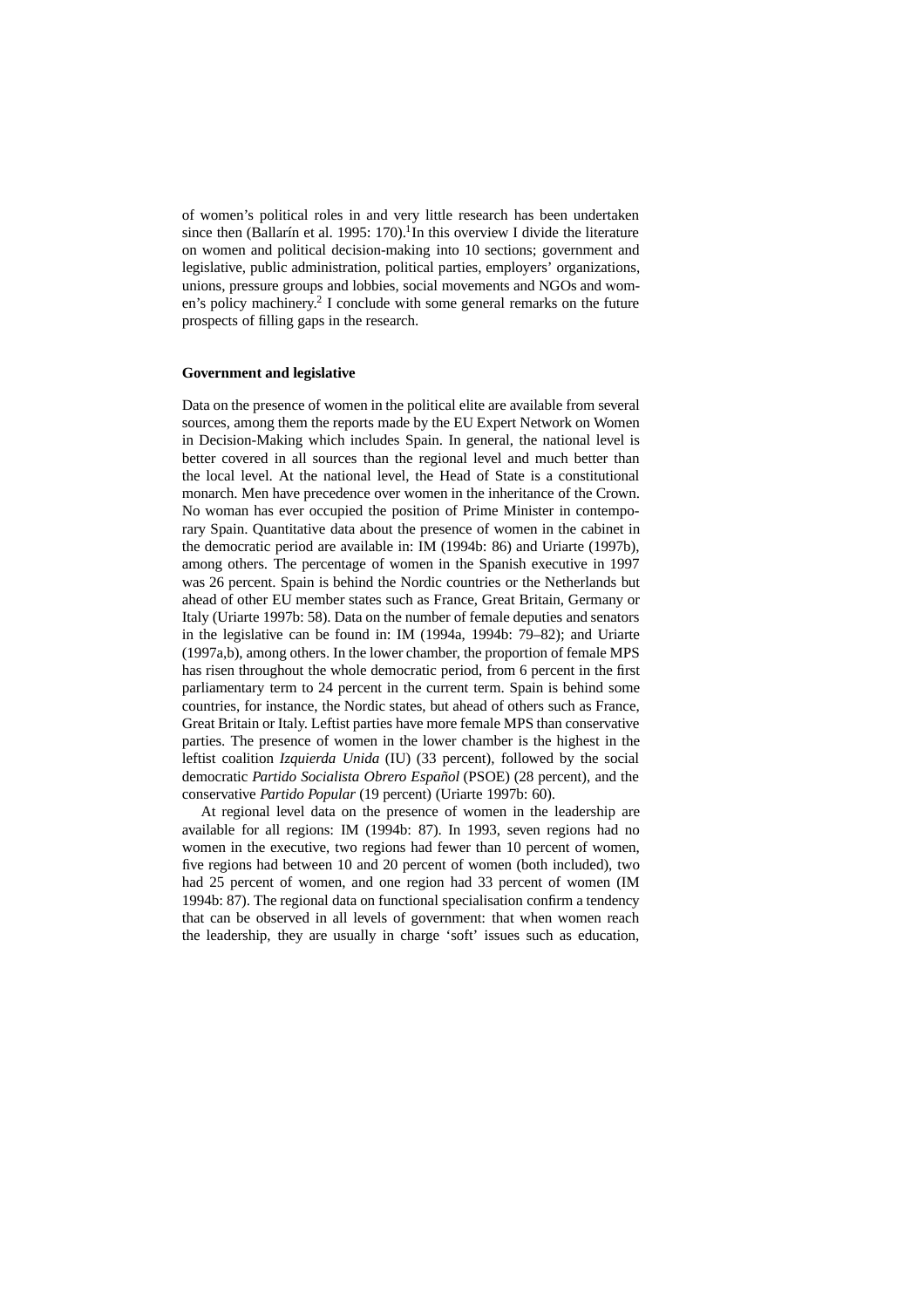culture, or health. Women are hardly ever in charge of those departments considered more important, that is, the economy, foreign affairs (when in existence) or the Home Office (Elizondo 1994; 64, Uriarte 1994: 234). Data on the presence of women in the regional assembly are available for all regions in: IM (1994b: 83). Their presence has increased throughout the democratic period; in 1993 women amounted to 14 percent of all regional MPS, although significant differences existed among regions (Uriarte 1997a).

At the local level, data on the presence of women in the leadership and the assembly are also available for the whole of Spain (IM 1994b: 88). This presence is lower than at the regional or national level; for example, in 1991 only 5 percent of mayors were women (IM 1994b: 8). The difference between the local and the other levels merits attention, since it is often argued that women have more chances of entering the political elite at the local level (Uriarte 1994: 234; 1997a: 28).

Generally speaking, qualitative studies that explain how and why women reach (or do not) decision-making positions in government are much more scarce than quantitative research which maps the presence of women in those positions. For instance, we know very little about the recruitment of female and male legislators, nothing more than some facts, such as that the proportion of single, separated and divorced people is higher among female deputies than among male deputies (Uriarte 1997a). This is an area where more research is badly needed.

Due to the scarcity of qualitative works on the topic, I can only make some conjectures. The unwillingness of men to designate women for decision making positions has been identified as one of the main factors hindering women's recruitment and promotion. The lack of role models is another factor which impedes the advancement of more women. I believe that women who are about to reach positions of power lack the example of other women who already occupy these positions. Widespread sexual harassment seems to be a feature of the culture of many organizations and institutions. Sexual harassment helps keep women in traditionally female positions, and impedes their reaching leading posts, which have traditionally been held by men (Barrio 1996).

Supply-side explanations of the weak presence of women among the political elite have been made. It is reasonable to expect that this type of study will be developed in the near future. In the 1970s, lack of education was identified as a major obstacle to the advancement of women in politics (for instance, Elorriaga 1976: 72). Since then, an increasing number of young women have been enrolled as students at the university. Nevertheless, even if women are now the majority of undergraduate students in the university as a whole, they are still a minority among graduate students, among those who complete the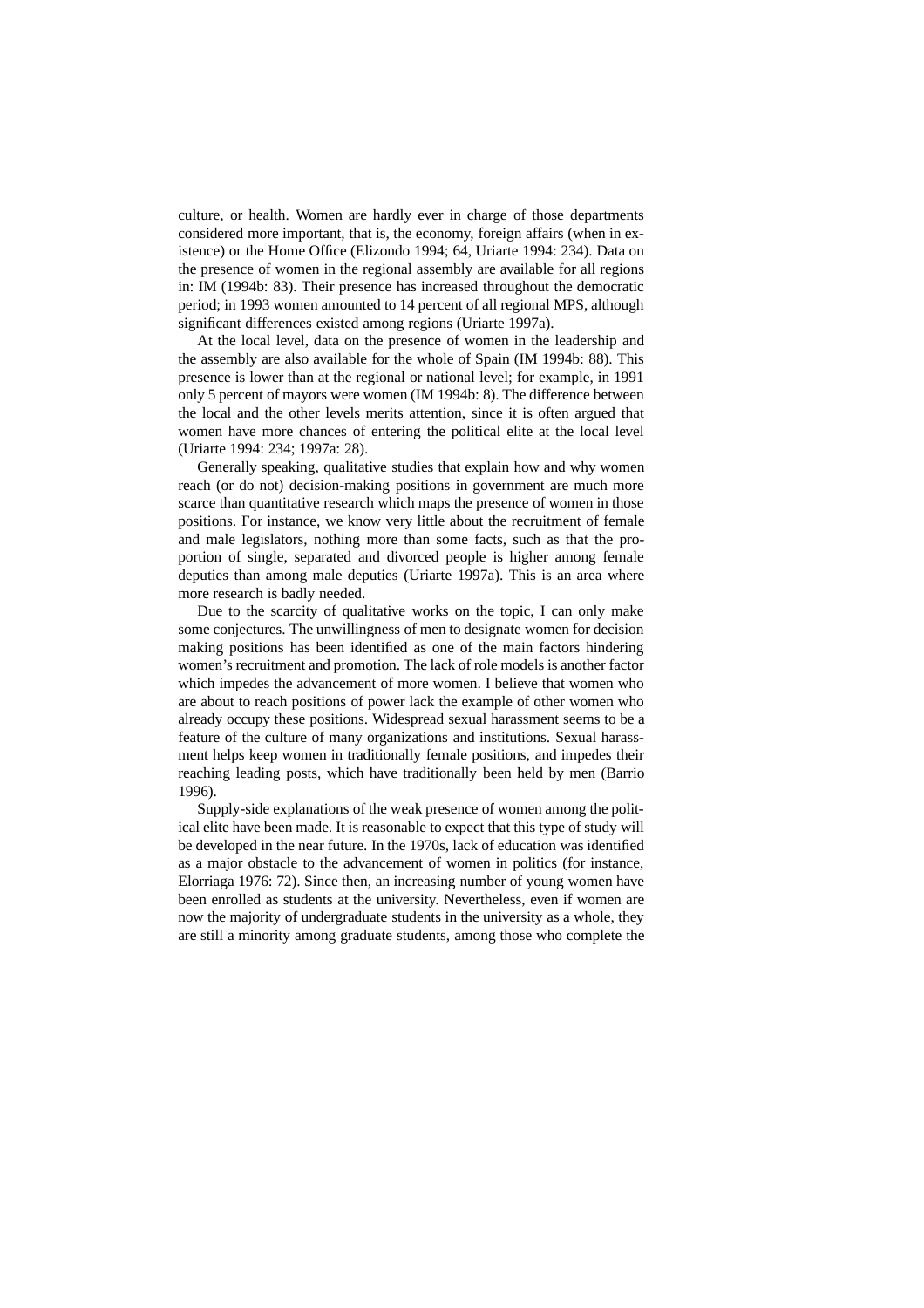requirements to become doctors and among faculty members. This minority status seems to be an obstacle for women with political aspirations, because the university is a platform from which to reach political leadership. For instance, in legislative term 1989–1993, 38 deputies were university professors or lecturers (García de León 1991: 29). In addition, even if the level of education is in general the same for young women and men, this is not the case for the population of all ages. The difference in education is an impediment for women to run for office, since this political activity usually correlates with a high level of education (Uriarte 1997b: 67). The supply of women decisionmakers is seriously hampered by the difficulties of combining professional and family responsibilities.

### **Public administration (senior grades)**

Data about senior female civil servants of the central state that is public administration<sup>3</sup> (senior grades) can be found, for instance, in: IM (1993b, 1994b: 84) and MAP (1990). In 1993, women were to 42 percent of civil servants but were under-represented among the higher civil servants: only 26 percent of group A civil servants<sup>4</sup> were women (IM 1994b: 84). Data on the presence of women in regional public administration are available for some regions, for instance, Catalonia (Matas 1996). I do not know of any quantitative study on highly-ranked civil servants at the local level for the whole territory of Spain.

There are very illuminating qualitative studies on the movement of women through the hierarchies of public administration. The recruitment and promotion processes in the civil service are supposed to be entirely meritocratic, except for the highest ranks which are occupied by people directly nominated by political authorities. In spite of this meritocratic principle, some senior female civil servants reported having been discriminated against in a public exam (*oposición*) in favour of male candidates. The examining board (*tribunal de oposición*) assumed that male candidates 'needed' the promotion more than the female candidates, because proportionally more men than women were breadwinners. It was also presumed that men naturally had professional ambitions that women lack. Therefore, female candidates 'could wait' for another opportunity (García de León 1991: 34). The scarcity of women on examining boards seems to be an obstacle for the recruitment of women to senior grades in the civil service (IM 1993b: 32–33).

A recent interesting study of career patterns of female and male senior civil servants was based on a self-administered questionnaire distributed in 1992 to a representative sample of women and men belonging to the highest group of the central state civil service (group A) (IM 1993a). The study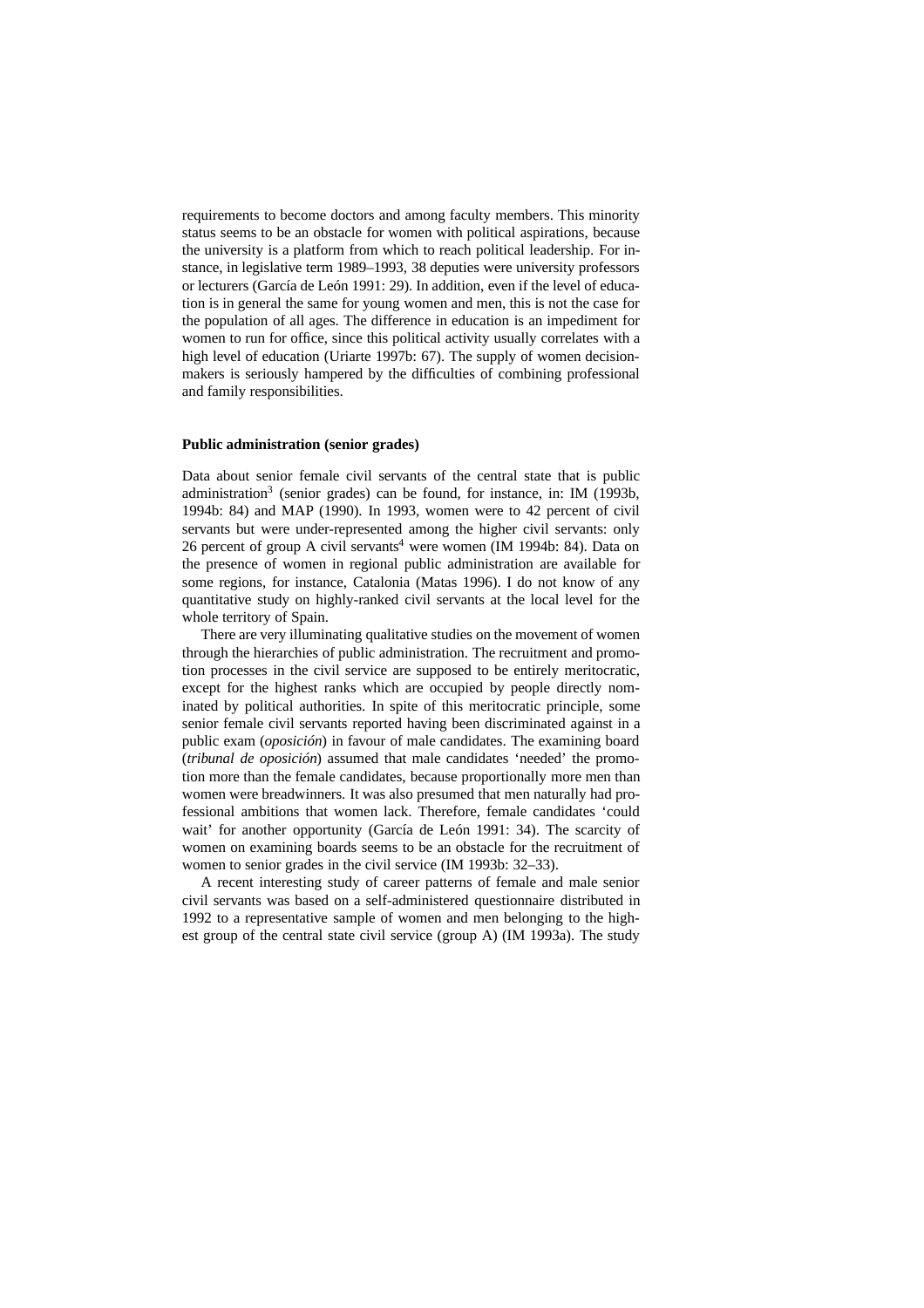analysed the perceptions of group A officials (of both sexes) of the barriers to professional advancement of senior women officials. Many of those interviewed perceived that public administration is a milieu more 'friendly' to men than to women and identified sexist stereotypes, discrimination, and family responsibilities as obstacles to the professional advancement of women. 64 percent of the women and 27 percent of the men interviewed affirmed that it was necessary to enforce equality measures to promote women to highly-ranked positions in the civil service (IM 1993a: 9).<sup>5</sup> This study is very important because it identifies the problems for the promotion of women that exist in the most qualified sector of the female working population (group A officials have four or more years of university education), and in public service, which theoretically, as a professionalised environment, should be very friendly to women.

Studies on the gender biases in the culture of public administration have also been carried out at the regional level. In their study of Catalonia Gutiérrez and Pastor (1996) interviewed a sample women who occupied senior positions (*jefaturas de servicio* and *subdirecciones*). Their respondents described the institutions where they worked. They reported no explicit discrimination in the formal methods of recruitment and promotion. The officials interviewed identified several features of the culture of the organization that inhibit the promotion of women. For example, that senior officials had to work very long hours, far beyond the official schedule. These requirements are not absolutely necessary for the good performance of the job (although these may be necessary given the current organization of the administration). Since the majority of men could fulfil these requirements better than the majority of women the long hours culture was a barrier to women

#### **Political parties**

Research on political parties is more scarce than on government or the bureaucracy. Data on political parties are easier to obtain at the national than at the regional level, and the latter much easier than at the local level. No woman has ever occupied the highest position in party leadership in a major political party in contemporary democratic Spain. There are some quantitative data on women in leadership positions in the three main nationally-based parties: the PSOE; the PP; and the IU. Women achieve the remaining leadership positions to a lesser extent than men. The proportion of women in top posts (the highest committee) in leftist parties is higher than in conservative parties: 35 percent in the leftist IU, 30 percent in the social democratic PSOE, and 19 percent in the conservative PP (in 1994). This contrasts with the higher proportion of female members in conservative parties (Uriarte 1995, 1997a, b, c). When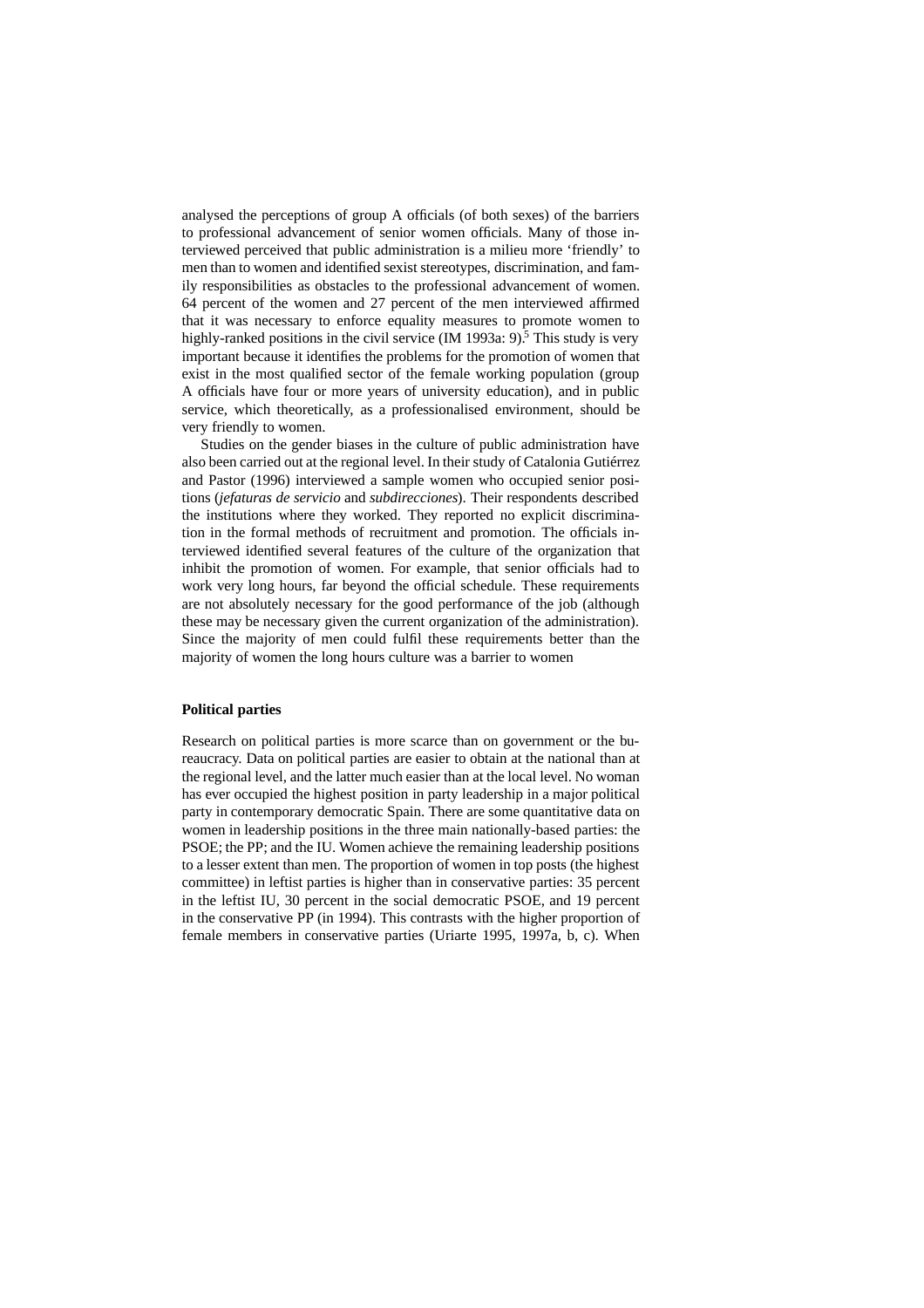women reach posts of power, they are usually in charge of the women's department or of departments of social issues (Ortiz 1987: 126–127).

As for candidates, the number of women on electoral lists has been increasing over the last few decades in the majority of political parties. Nevertheless, women hardly ever occupy the first positions on these lists (Ortiz 1987: 129–139). The proportion of women among the candidates with serious chances of winning a seat is higher in the leftist than in the conservative parties, and higher for parties with a small or no presence in the chamber (Barbadillo et al. 1990).

Quantitative data on female membership of the main nationally-based political parties is available in: IM (1992: 64; 1994b: 76). Generally speaking, the number of female members is much smaller than male members. Conservative parties have higher proportions of female members than leftist parties. In 1991, the female membership was 30 percent in the conservative PP, 21 percent in social democratic PSOE, and 18 percent in the Communist party (*Partido Comunista de España*, PCE, 1989 data). The average of female party membership in Spain (24 percent) is one of the lowest of European countries (Uriarte 1997c: 192–193). Female members of political parties tend to have husbands, parents, and female friends who are also members (Ortiz 1987: 122). Uriarte (1997c: 194) has argued that the gender gap will probably diminish in the future for most parties. She illustrated this proposition with the example of membership of the PSOE by age group and sex in the late 1980s. In this case, it was evident that the gender gap diminished for people younger than 40.

Echoing the experience of other European parties, it appears that the number of female candidates of any political party (in electoral processes in contemporary Spain) increases when the probability of obtaining votes diminishes. Although all parties now use the presence of women on their lists in an attempt to win votes, male politicians close ranks around male candidates when the party has any real possibility of winning a seat in Parliament, or in the Cabinet (García de León 1996: 171–172; Uriarte 1997b). As a former female political leader at the provincial level from the centre-right *Unión de Centro Democrático* (UCD) affirmed, when answering the question about how men behave when electoral lists are being set: "Men fight like wild animals. In addition to the *'erótica del poder*',<sup> $6$ </sup> many believe that they are going to win economic privileges"7 (Garcia de León 1991: 45).

It has also been argued (but has not been empirically tested) that other things being equal, women have a higher probability of being elected as legislators the bigger the population in the electoral district. In Spain, the number of female candidates in each district who eventually win a seat is so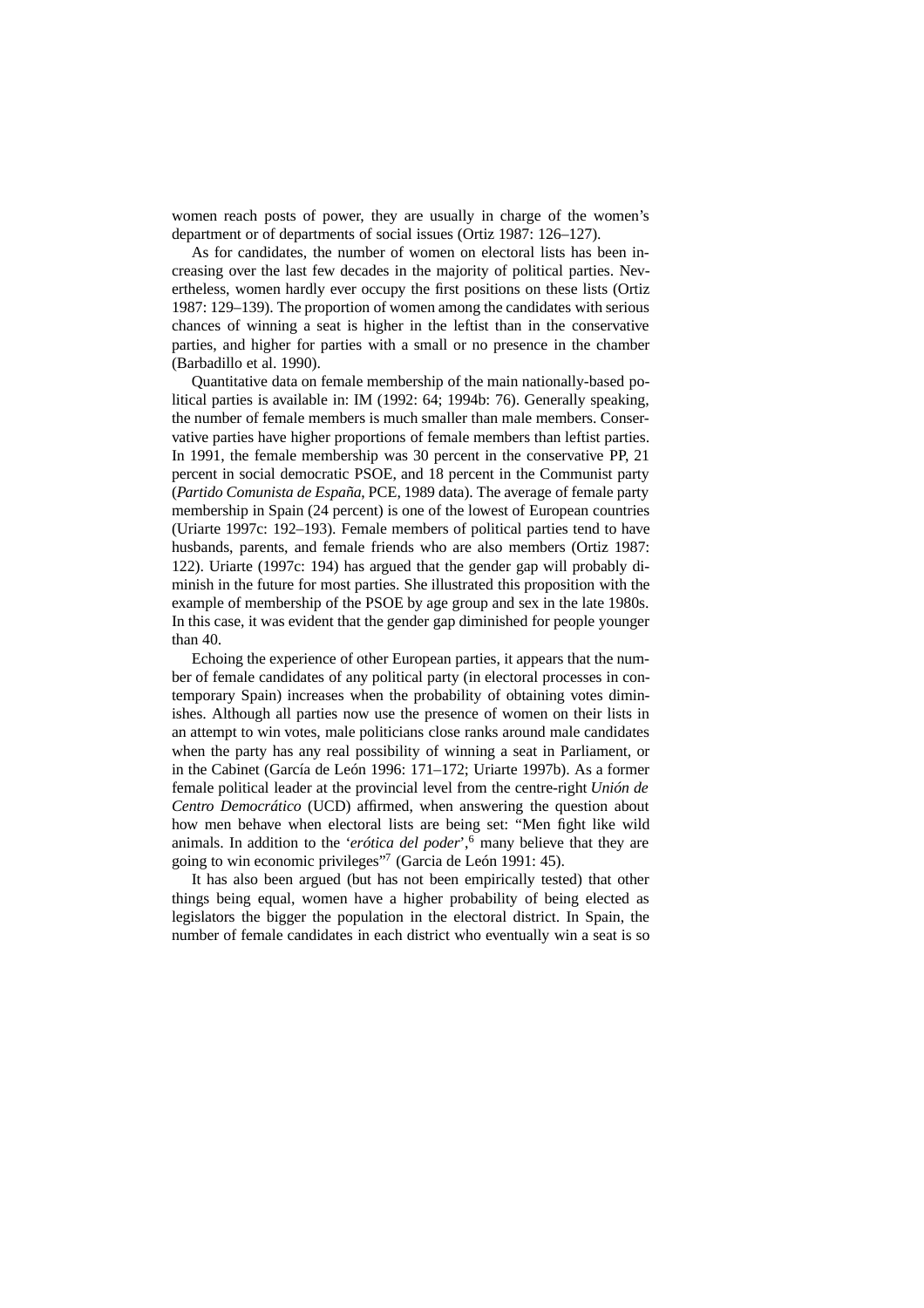low that sometimes this pattern cannot be observed (García de León 1996: 173).

Relegation to the bottom of the lists not only deprives candidates of the possibility of gaining political office but it also excludes them from public view. Candidates who head the lists usually lead the electoral campaign in Spain. This is an excellent chance for candidates to gain experience as political leaders. Most female candidates cannot avail themselves of this opportunity (García de León 1991: 39).

The two main obstacles to women's political promotion are the electorate's differential trust in male and female candidates and the culture of political parties. Uriarte (1997b: 69) has demonstrated that a significant proportion of voters trust male candidates more than female candidates. This difference in trust acts as a barrier against women in the process of recruiting potential politicians. In their investigations of party cultures Gaitán and Cáceres (1995) studied the image of women in the documents of the main political parties (electoral programs, statutes, etc.) from 1977 to 1994. Women are presented in these documents as individuals who participate mainly in the economic and social spheres. This is a very positive image, given the fact that from the second half of the 1930s until 1975, Spain was governed by a right-wing authoritarian regime that actively opposed the advancement of women's rights and status. Francoist policy-makers defined motherhood as the main duty of women towards the state and society and affirmed that the role of mothering was incompatible with other roles, such as that of waged worker. The willingness of political parties to present positive images of women does not extend to political images. To the extent that the cultures of political parties are reflected in their documents, these are organizations whose political world is male.

The impact of party quotas on the representation of women has also been successful. The Spanish case shows that when a quota is introduced in a party, the number of female legislators from that party elected in the subsequent election increases significantly. Moreover, although only leftist parties have until now introduced quotas, their effect tends to spread to other parties who are pressured by their achievements. Conservative parties (which have no quota) increased the number of their female representatives after the introduction of the quota in leftist parties (Uriarte 1997b: 69–70).

Vázquez has hypothesized (but not empirically proved) that generally speaking, women and men become members of political parties for different reasons. Women tend to participate in politics in order to help others or change and improve society. These altruistic motives usually orient them to work in types of social or personal projects other than conventional politics. Relatively few women engage in political party work in order to achieve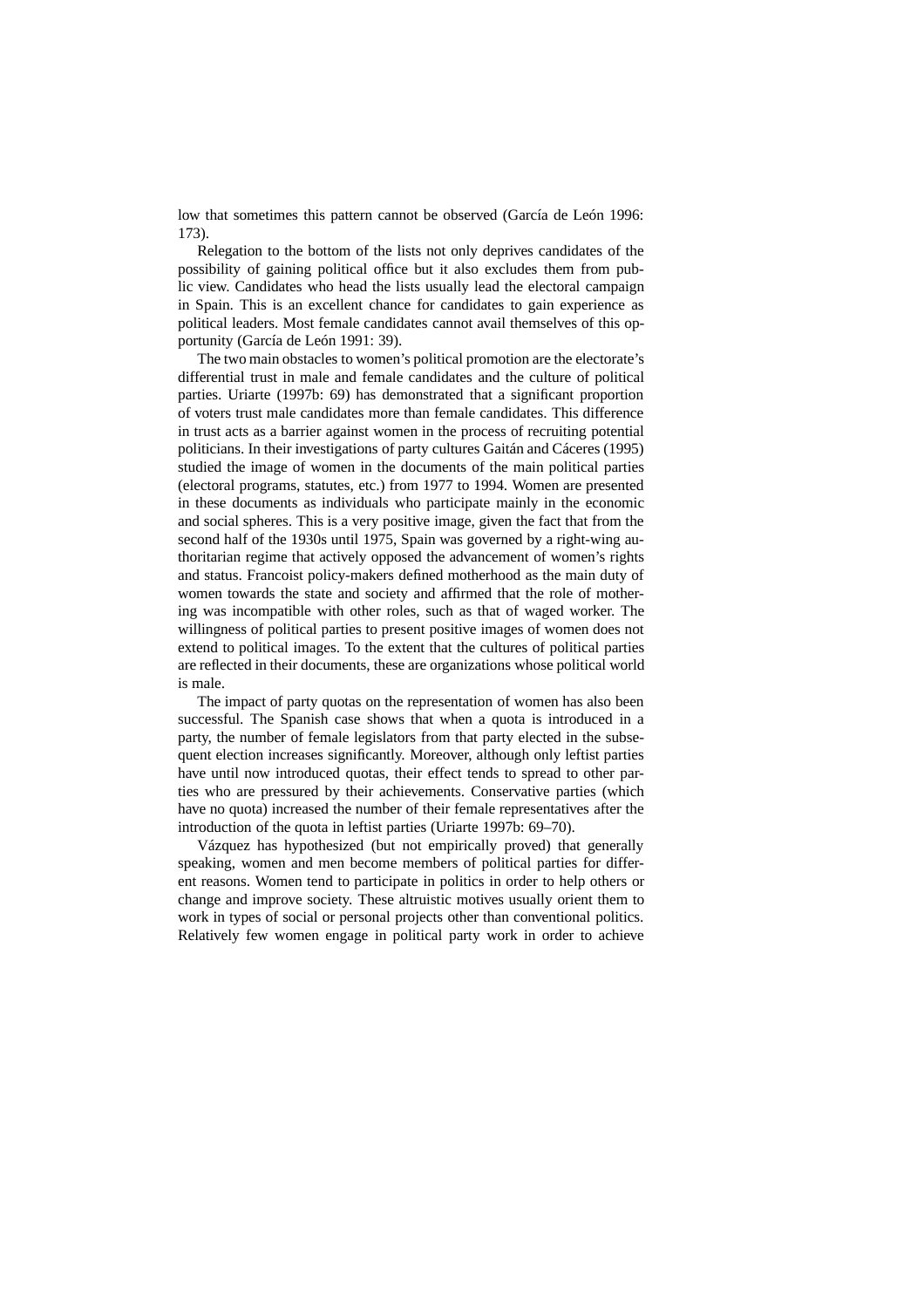prestige, professional upward mobility and economic privileges. These are precisely the reasons that induce some men to be politically active and to try to reach leadership positions in political parties (Vázquez 1989: 16).

### **Employers' organizations, unions, pressure groups and lobbies**

No study of the leaders, activists, and members of employers' associations has focused on differences between women and men. Some female employers have created their own organizations and there are organizations of female managers, but neither has been studied. It has been argued that generally speaking, most female employers know that employers' associations exist, but do not know exactly what their functions are. Some female employers join these associations for reasons of prestige. In general, female employers think that these organizations are of little use so while they join employers' associations, they pay membership fees but do not attend the meetings. Other female employers prefer to solve their own problems through their own means (for instance, hiring a lawyer) rather than using the services and support provided by employers' associations (to which they do not belong) (Área de Estudios Territoriales y de Diseño 1986: 133–135).

Data on the proportion of female members in the two main trade union confederations, indicated in 1992, that percentage was 21 percent in the*Comisiones Obreras* (CCOO) and 18 percent in the *Unión General de Trabajadores* (UGT). In the CCOO 13 percent of the CCOO congress delegates were women, and this was the case of the 8 percent UGT congress delegates. Lastly, 4 percent of the Directive Committee of the UGT were women (IM 1994b: 77). I do not know of any qualitative study on this topic. To my knowledge, no one has yet made quantitative or qualitative studies of the presence of women as leaders, activists and members of pressure groups and lobbies. In this area, we do not even have the most basic quantitative data (Uriarte 1997a: 27).

# **Social movements and NGOs**

Quantitative data on the presence of women as leaders, activists and members of social movements and NGOs in our time have not yet been systematically gathered (Uriarte 1997a: 27). This is something to be regretted, given the fact that a significant proportion of the women who belong to an organization of any kind are members of NGOs (voluntary associations and charities), and not of political parties, trade unions, or feminist groups. For instance, a study of the situation of women in the region of Extremadura documented that in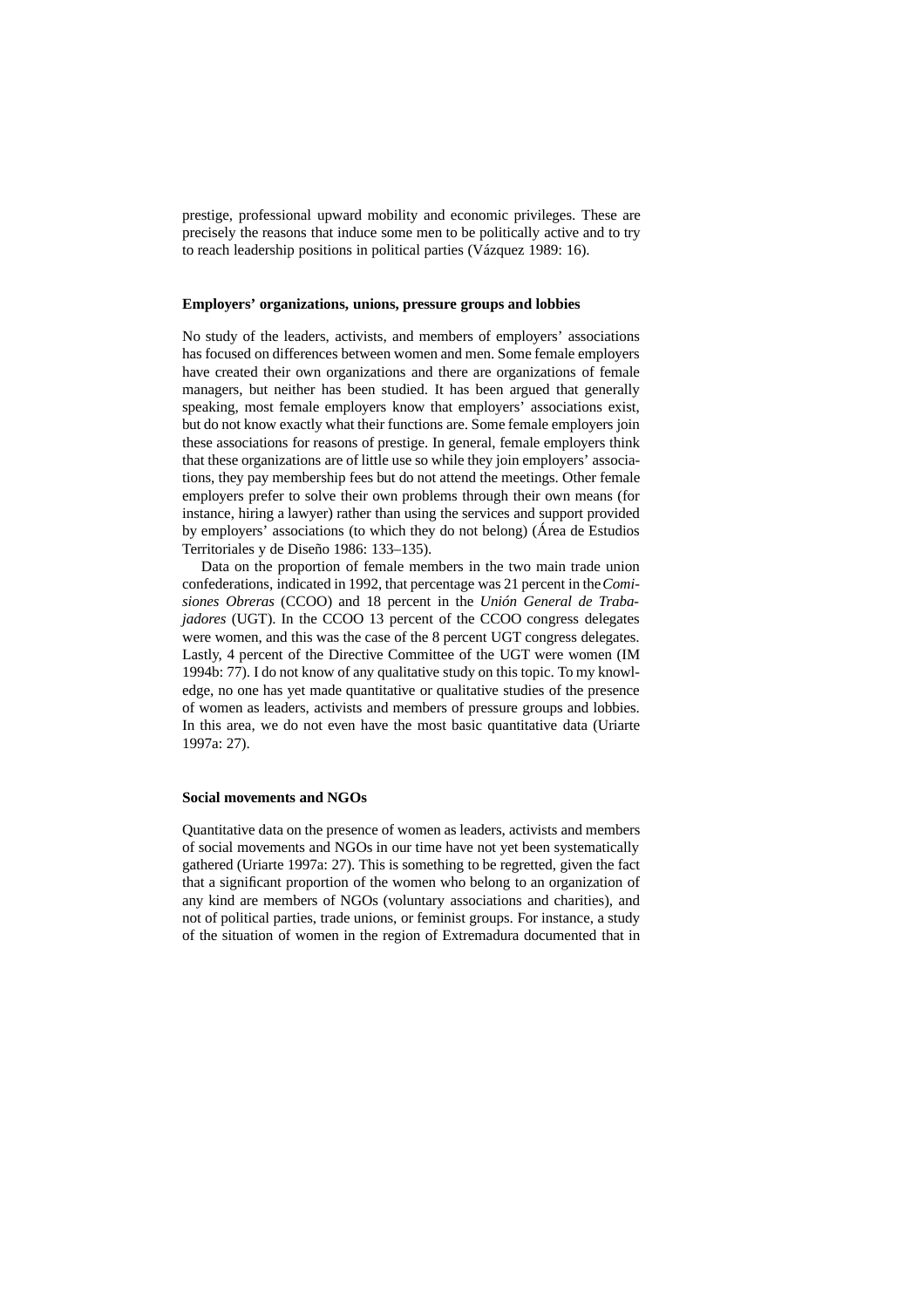the Fall of 1986, 27 percent of women living in that region belonged to one or more associations. Out of the total number of women in the region, 16 percent belonged to an association of parents of children attending school (*asociaciones de padres de alumnos*), 8 percent to religious organizations, and 3 percent to neighbor's organizations (Asamblea de Extremadura 1988: 230).

What we now know is that women belong to a lesser extent than men not only to conventional political organizations (such as parties or unions) but also to other associations, such as cultural, environmentalist, or professional organizations, sports clubs, neighbors' associations, or human rights groups. Female members only outnumbered male members in charity associations and women's groups (Uriarte 1997c: 196).

In the Spanish context 'women's organizations' and 'feminist organizations' are not at all synonymous. It has been documented that in some regions, the majority of the existing women's groups are not feminist groups. For example, the aforementioned study of Extremadura women shows that in the 1980s the most frequent type of women's groups in that region were housewives' associations. These represented 50 percent of all women's groups in the province of Cáceres, and 30 percent in the province of Badajoz. The second most frequent type of women's organizations were widows' associations and cultural organizations (Asamblea de Extremadura 1988: 230). The feminist movement is not a mass movement: Durán and Gallego (1986: 205) estimated that by the mid-1980s the number of feminist activists accounted for less than 0.1 percent of adult women.

There are a number of qualitative studies of the feminist movement current and past (a.o.: Astelarra 1989; Di Febo 1979; Durán & Gallego 1986; Escario et al. 1996; Folguera 1988; Kaplan 1992; Scanlon 1976, 1990;Threlfall 1985, 1996). Nevertheless, generally speaking, these studies do not analyse the processes of power seeking and power maintenance within these organizations. As in other Western countries, in relation to internal power, feminist groups in Spain have been and are of two types: some are hierarchical, others are not. Feminists in Spain are aware of the advantages and disadvantages of hierarchical and non-hierarchical structures. The work of Jo Freeman on the potential tyranny of structurelessness has been translated and read by activists. In spite of this awareness, no study of how and by whom power is exercised within feminist organizations has been conducted.

#### **Women's policy machinery**

The main women's machinery at central-state level is the Institute of the Woman (*Instituto de la Mujer*, IM) founded in October 1983. There are some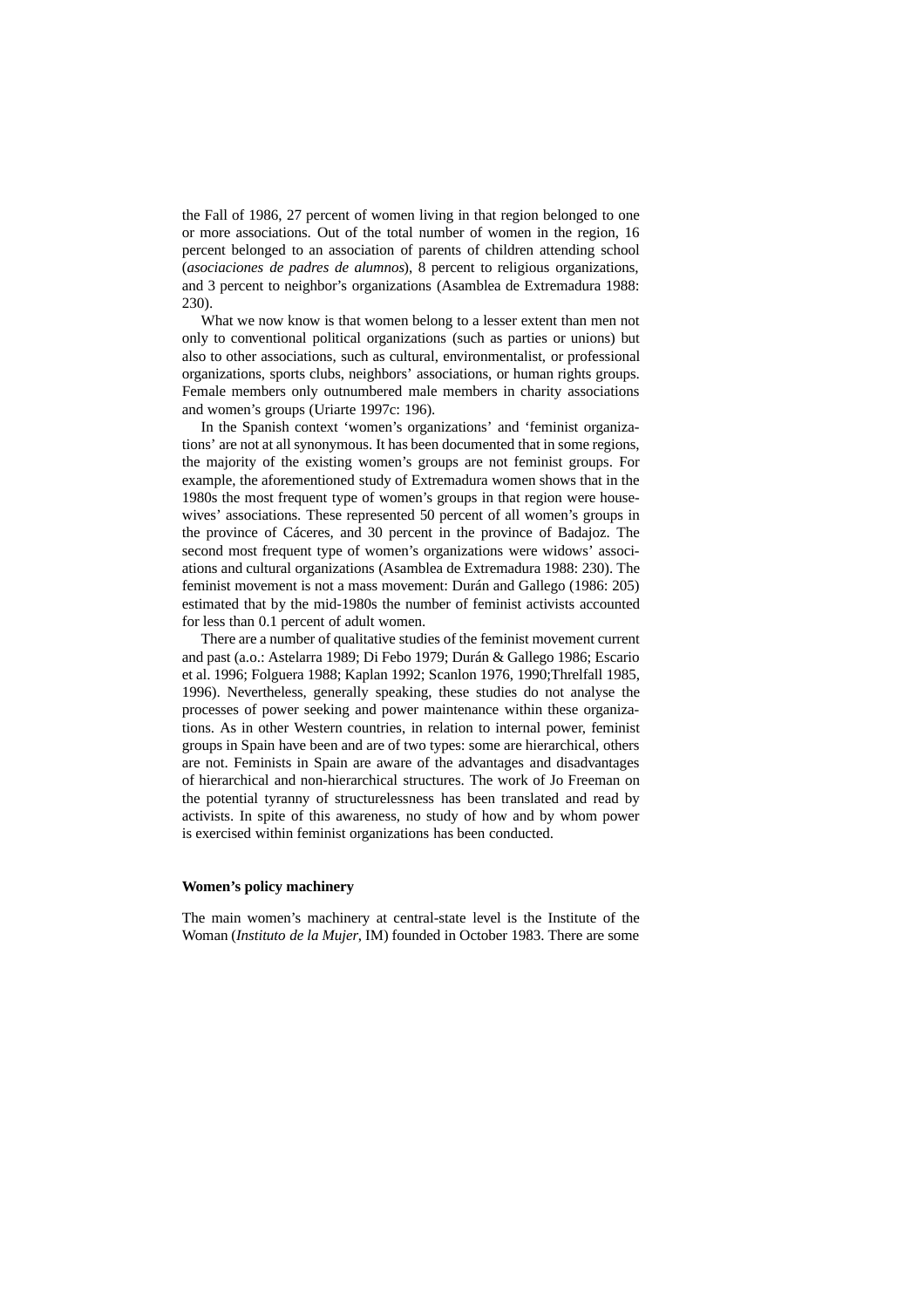studies of the process of establishment of the IM, of IM's functions, of the relationships between femocrats and the feminist movement, and of the participation of IM officials on the policy-making process in matters of gender equality (Threlfall 1996; Valiente 1995b, 1997b). The IM has neither the power nor the budget to formulate and implement most gender equality policies. Instead, it has to convince other state offices to elaborate women's equality policies. The IM is also in charge of controlling the implementation stage of gender equality policies at the central-state level.

It is important to bear in mind that research on public policy is still very underdeveloped in Spain (Colino et al. 1994: 530–531). There is not (yet) a study which systematically assesses the scope of all laws and policies on equality between women and men, although attempts in this direction include Threlfall (1996) and Gil (1996). Some studies have already been done (at the central-state level) about: public policies for working women (Valiente 1997a); child care policies (Valiente 1995a); policies against violence against women (Valiente 1996a); family policy (Valiente 1996b); and the regulation of sexual harassment in the work place (Valiente 1997c). All these works are studies of the policy-making process in relation to gender equality, but pay little attention to the evaluation of the policies (an exception is Bustelo 1997).

Thanks to such studies of gender equality policy in Spain, we know some characteristics of this policy area at the national level. We also can begin to detect the role played by a female power elite: the femocrats. The establishment of most gender equality policies has been promoted in Spain in the last two decades by state feminists, and/or feminists within trade unions and parties, rather than by the women's movement or by both, as in other countries. Feminists within the women's policy machinery, unions and parties have been very influential in the first stages of the policy-making process (problem definition and agenda setting) but not in the last stages (policy formulation and policy implementation). Their influence has been mainly on problem definition. These feminists have been quite active in the task of converting 'private' matters into 'public' problems. As a consequence, important political and social actors and some sectors of public opinion have begun to conceptualize issues such as rape within marriage or sexual harassment in the work place not as 'facts of life' or a citizens' own business, as they had done in the past, but as social problems which deserve public attention (and solutions).

Feminists within women's policy machinery, political parties and trade unions have also had a positive record of agenda-setting. They have succeeded in persuading other political actors to introduce equality goals onto their agendas. In fact, had they not been active, many state units would probably never have established equality measures, or would have established them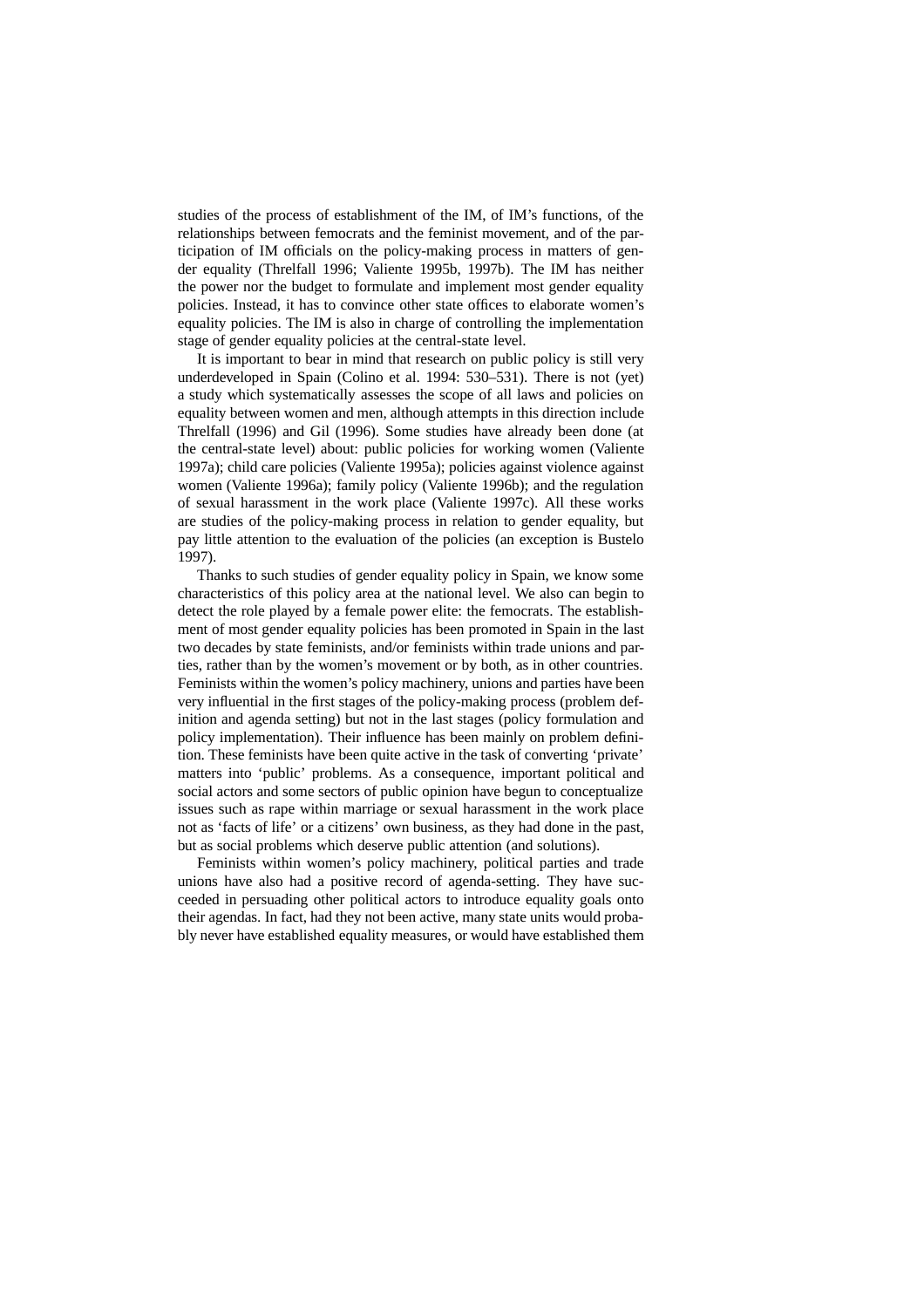later than they actually did. It is impossible, however, to make a similarly positive assessment of the importance of the performance of feminists in the stages of policy formulation and implementation. Specific and concrete measures to tackle various types of gender inequalities are actually formulated within the ministries and/or in Parliament. Ministries in general try hard to preserve and reinforce their own powers. Feminists within the IM, parties and unions have little influence in these two arenas when a choice is being made from among the various alternatives available to address a problem. The implementation of gender equality measures is in the hands of state units (mainly the ministries) for which gender equality is not a priority. Hence, equality programs are not usually implemented in Spain and are often dismissed as merely 'symbolic', in the sense that they do not solve the problems that they are supposed to address. Nevertheless, equality policy might serve important functions, among them, to be a first step in the fight against gender inequalities, and to help persuade the population to behave in a more gender-equal manner (Valiente 1997c).

We hardly know anything about the machinery to implement laws and policies on equality between women and men at the regional level. Two pioneer descriptive studies have been made by Elizondo and Martínez (1995) for the Basque country and by Granados (1997) for Andalusia. Astelarra (1996: 263) has argued (but not empirically tested) that although the formal characteristics of women's machineries at the regional level are very similar, the *de facto* capacity of these machines to promote equality policies varies a lot. Similarly, the topic of laws and policies on equality between women and men at the regional level is practically unknown. Two exceptions to this general rule are the study undertaken by Elizondo and Martínez (1995) on the Basque country and that made by Bustelo (1997) on the evaluation of national and regional equality plans.8 This is a topic which needs much more research.

Similarly, women's machinery at the local level constitute an almost unexplored territory for researchers. Local authorities are believed to do less than those of the regional authorities. Local authorities tend to run programs for especially disadvantaged women, while central state and regional authorities have developed programs for women in very different situations and not only for those in the most adverse circumstances (Mendizábal & Ortiz 1995).

#### **Prospects**

In addition to the gaps in research already identified in this article, the main gaps in research on women in politics are explanatory (and not only descriptive) studies; comparative studies; empirical studies which attempt to contribute to international debates on women and decision-making; the eval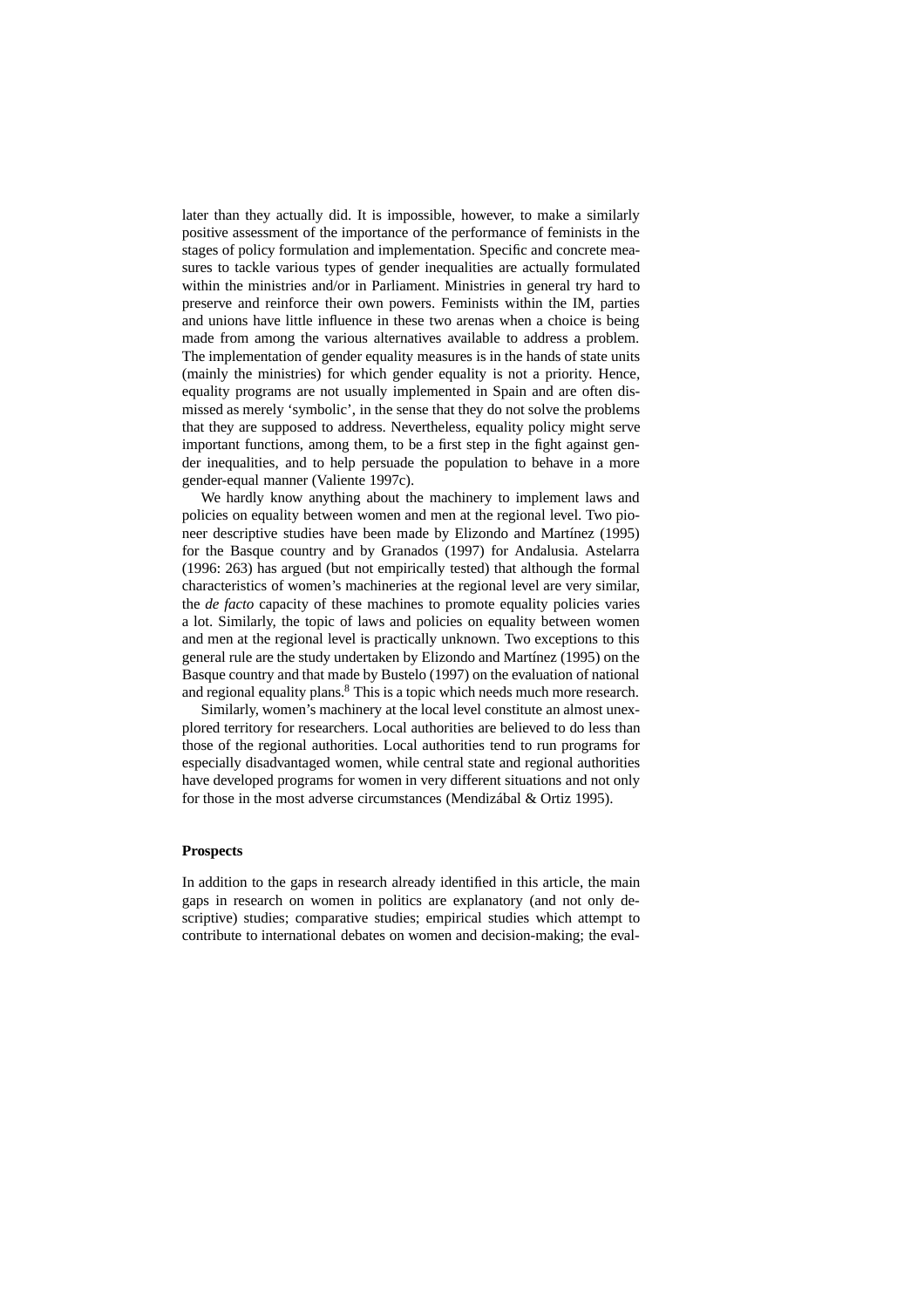uation of policies which aim to reduce the weak presence of women in key decision-making areas; and publications of wide circulation (see below).

The main difficulties in conducting this research are: the lack of fundamental studies; the negative image that gender issues has among most researchers; the low degree of institutionalization of gender studies in Spain; and the scarcity of female political scientists. Therefore, prospects to fill in research gaps are not positive. A related problem is the inadequate dissemination of research already done. It is often the case that publications on gender hardly circulate and that it is very difficult to have access to them or even to know that they exist. Therefore, there is a continual danger in this area of knowledge of replicating studies already undertaken.

Uriarte (1997a: 17–18) has convincingly argued that in Spain, the negative image of gender research among most scholars is due to historical development of this area of knowledge. Most people who do studies on gender happen to be feminist women. This is a practical obstacle for the development of research on women and decision-making, because being a feminist is regarded negatively by society and by the academic world. Gender research is a risky option for scholars, who may be denigrated by others (whether openly or not). It is not therefore surprising that the degree of institutionalization of gender studies in Spain is generally low. The central organizational unit of the Spanish university system is the department. No gender studies department exists.<sup>9</sup> It is not currently possible to get a degree in gender studies in the university. This means that all scholars who do research on gender develop their academic careers in departments dedicated to other disciplines, such as international relations, public law or methodology in social sciences, among others. Generally speaking, such scholars teach courses not on gender but on other topics. To some extent this is also true for research: if they want to fit in to their departments, scholars have to publish on areas other than gender. If they chose to dedicate some of (or all) their time and resources on research on gender, they risk not fitting in to their departments. This institutional framework is a powerful barrier to many scholars interested in gender (Uriarte 1997a).

In addition, the overwhelming majority of people who wish to do research on women and political decision-making are women but there are very few female political scientists. In the Spanish university system, there are two types of tenured positions: *catedráticos* (the highest posts) and *profesores titulares.* To my knowledge, in the field of political science there are two women who are *catedráticas* and only a few more who are *profesoras titulares.* Most women who are active in political science are either lecturers who do not occupy tenured positions or graduate or undergraduate students. There is still a scarcity therefore, of qualified professionals with permanent positions who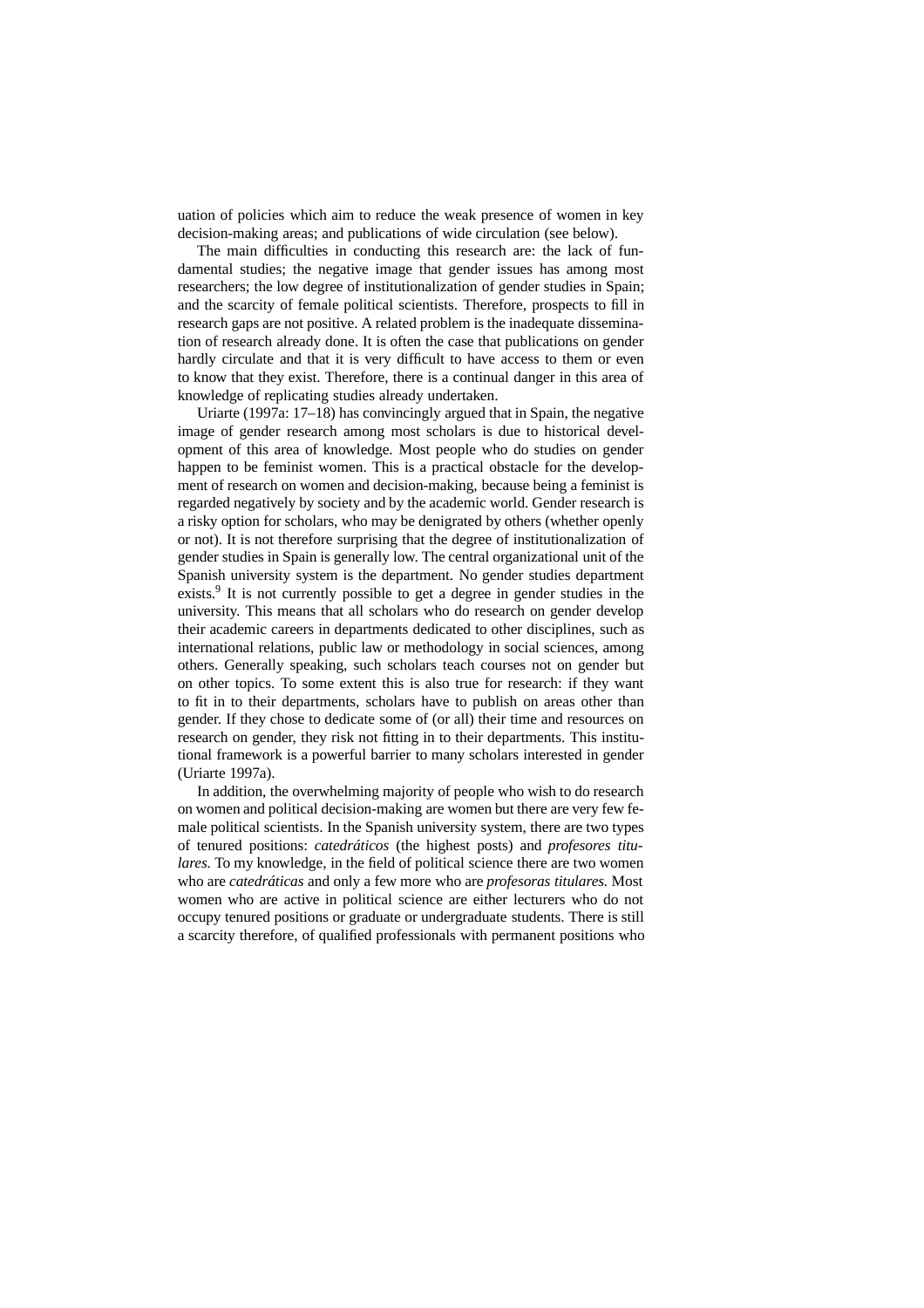could carry out studies on women in political decision-making. The major pool of potential researchers on this matter is formed by graduate students who plan to write a doctoral dissertation (personal interview, Mayte Gallego, 22 April 1997). Nevertheless, it is unlikely that many of them would be interested in working on such a topic. The main reasons are two: the already mentioned "risks" of this area of research, and the small number of potential Ph.D. advisors, given the small number of specialists in gender issues among scholars in tenured positions at the university.

# **Acknowledgments**

This article originated as my contribution to an overview of the research on women in political, economic and social decision-making covering the 15 European Union (EU) countries, Norway and the institutions of the EU. The overview was financed by the European Commission (DGV), whose sponsorship is acknowledged here. I would also like to thank the editor for helpful comments on an earlier draft.

# **Notes**

- 1. A concise overview of the art of research on women can be seen in: Alberdi & García de León (1990) for sociology; Nash (1991, 1996) for history; Uriarte (1997a) for political science; and Ballarín et al. (1995) for university research in all academic disciplines. Such research has more frequently been done in history and sociology There is no tradition in Spain of making comparative studies in social sciences (Uriarte 1997a: 27). The works commented on here usually use gender as the main dimension in the analysis. Works that deal with other topics but use gender as one of the many variables are not included here because this sort of research is still very rare in Spain (Uriarte 1997a: 15–16).
- 2. Since the 1970s, institutions with the specific purpose of promoting gender equality have been established, developed (and sometimes even dismantled) in most industrial countries. Such institutions have been labelled in social science literature 'state feminist' institutions or bureaucracies, or women's machineries. The people who work there are termed 'state feminists' or 'femocrats' (Stetson & Mazur 1995).
- 3. In this article, the terms 'public administration', 'civil service' and 'bureaucracy' (and subsequently 'civil servants' and 'bureaucrats') are synonymous.
- 4. Group A officials perform high management functions. The minimum educational requirement to belong to group A is four years of university.
- 5. It is important to note that there are no affirmative action programs in the Spanish bureaucracy. Moreover, there is no special course, lecture or seminar on gender equality in the training programs of highly-ranked officials (Gallego & Mó 1996).
- 6. *Erótica del poder* literally means 'power erotic' and describes the process by which power exercises such an intense attraction to some people that it can be compared with an aphrodisiac.
- 7. All translations in this article are by the author.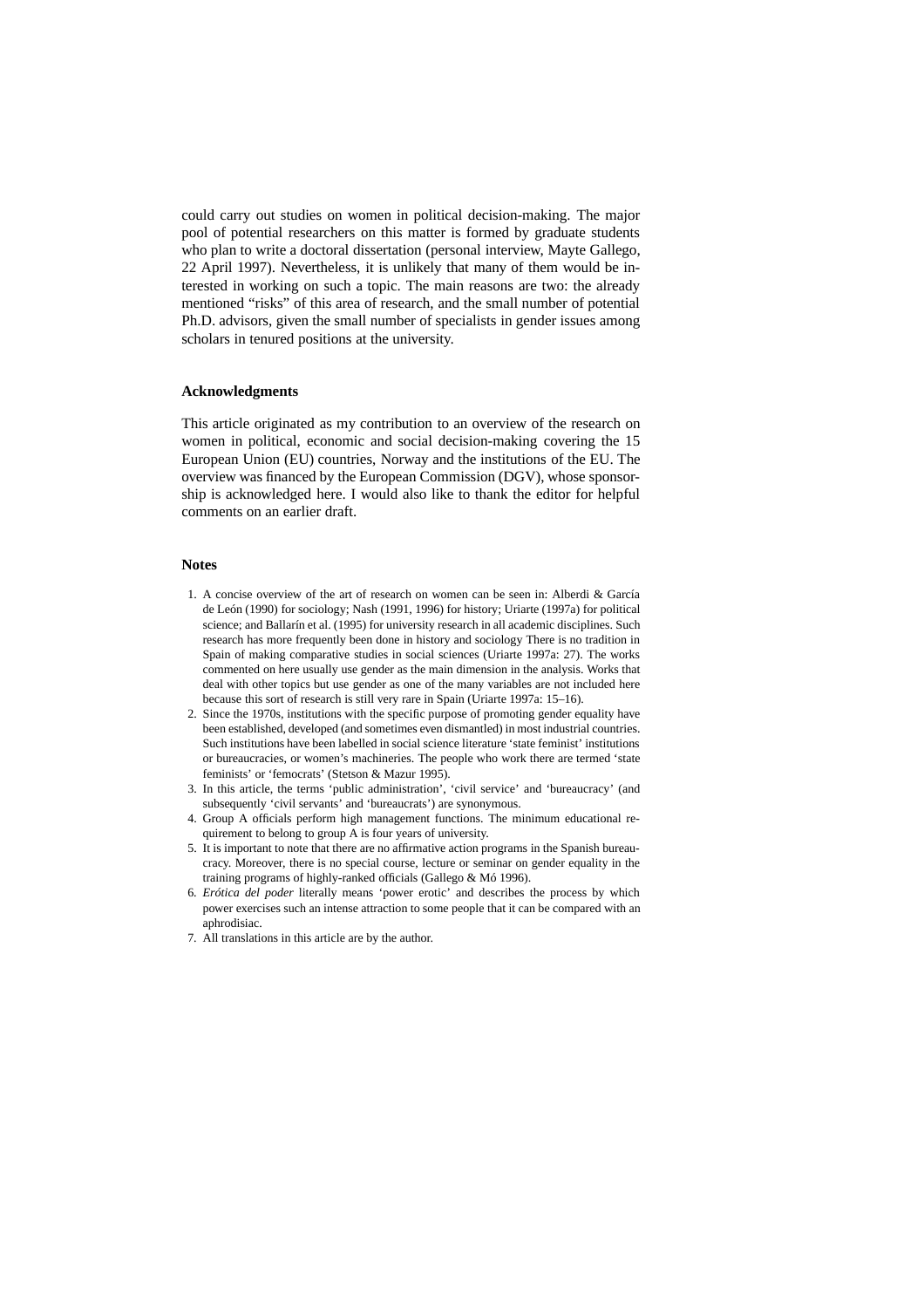- 8. An equality plan is a policy instrument which consists of a set of gender equality measures to be undertaken by different state units in a given period.
- 9. Gender research has acquired a certain degree of institutionalization, for instance, with the creation of inter-departmental gender research institutes.

### **References**

- Alberdi, I. & García de León, M.A. (1990). La sociología de la mujer en España, in S. Giner & L. Moreno (eds.), *Sociología en España.* Madrid: Consejo Superior de Investigaciones Científicas and Instituto de Estudios Sociales Avanzados.
- Área de Estudios Territoriales y de Diseño (1986). *La mujer empresaria y trabajadora autónoma* (unpublished).
- Asamblea de Extremadura (1988). *La situación de la mujer en Extremadura.* Mérida: Editora General de Extremadura.
- ASDO [Association of Women for Development and the Struggle Against Social Exclusion] (1996). *Survey on Participation by Women in Decision Making in Italy (Final Report, Draft).* Rome: ASDO.
- Astelarra, J. (1989). The transition to democracy in Spain, in Y. Cohen (ed.), *Women and Counter-Power.* Montréal and New York: Black Rose Books.
- Astelarra, J. (1996). Políticas de igualdad de oportunidades en España y el Reino Unido, in: C. Brullet & P. Carrasquer (eds.), *Sociología de las relaciones de género: congreso de sociología*, *Granada*, *1995.* Madrid: IM.
- Ballarín, P. et al. (1995). *Los estudios de las mujeres en las universidades españolas 1975– 1991: Libro Blanco.* Madrid: IM.
- Barbadillo, P. et al. (1990). La mujer en el Congreso de los Diputados: análisis de su participación en las candidaturas electorales, *Revista Española de Investigaciones Sociológicas* 52: 101–135.
- Barrio, E. (1996). *Historia de las transgresoras: la transición de las mujeres.* Barcelona: Icaria.
- Bustelo, M. (1997). ¿Cómo se evalúan las políticas públicas de igualdad de género?: un análisis comparativo de las evaluaciones de los planes de igualdad estatal y autonómicos. Paper presented at the Third Spanish Congress of Political Science and Public Administration, Salamanca (Spain), 2–4 October 1997.
- Colino, C. et al. (1994). Political studies in Spain: An annotated Bibliography of Recent Work, *European Journal of Political Research* 25 (4): 527–536.
- Di Febo, G. (1979). *Resistencia y movimiento de mujeres en España 1936-1976.* Barcelona: Icaria.
- Durán, MA. & Gallego, MT. (1986). The women's movement in Spain and the new Spanish democracy, in D. Dahlerup (ed.), *The New Women's Movement: Feminism and Political Power in Europe and the USA.* London: Sage.
- Elizondo, A. (1994). Comparación de la presencia de mujeres entre los diferentes niveles institucionales de la CAV, in Asociación Vasca de Sociología (ed.), *Actas del tercer congreso vasco de sociología: sociología para una sociedad en marcha.* Bilbao: Asociación Vasca de Sociología.
- Elizondo, A. & Martínez, E. (1995). Presencia de mujeres y política para la igualdad entre los sexos: el caso de las instituciones políticas vascas (1980–1994), *Revista de Estudios Políticos* 89: 345–368.
- Elorriaga, G. (1976). *Liderazgo político.* Madrid: Sala.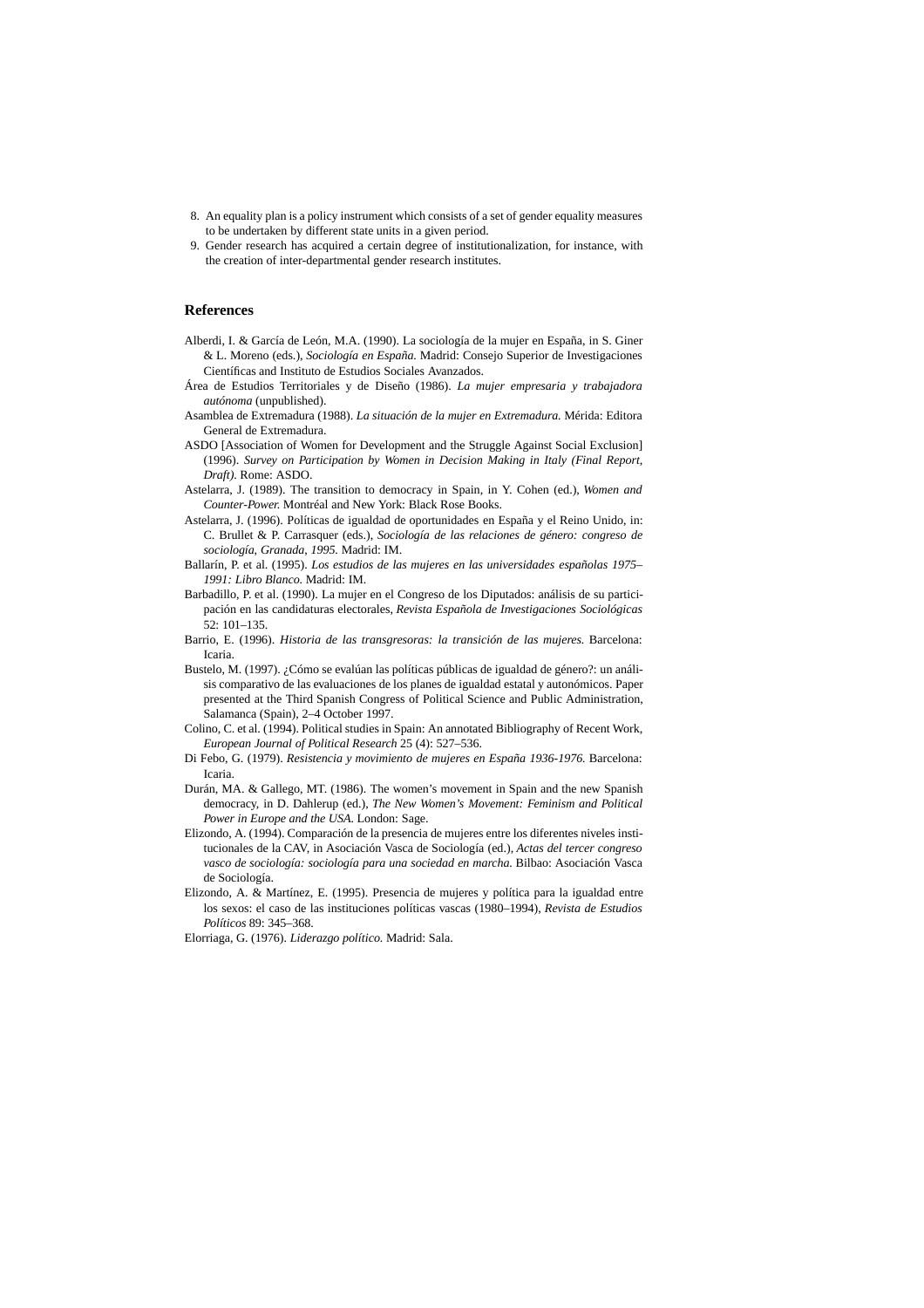- Escario, P. et al. (1996). *Lo personal es político: el movimiento feminista en la transición.* Madrid: IM.
- Folguera, P. (1988). De la transición política a la democracia: la evolución del feminismo en España durante el período 1975–1988, in P. Folguera (ed.), *El feminismo en España: dos siglos de historia.* Madrid: Pablo Iglesias.
- Gaitán, J.A. & Cáceres, M.D. (1995). La mujer en el discurso político, *Revista Española de Investigaciones Sociológicas* 69: 125–147.
- Gallego, Mayte. Personal interview, Madrid, 22 April 1997.
- Gallego, M.T. & Mó, O. (1996). Public Administration, in M-L. Kearney & A.H. Ronning (eds.), *Women and the University Curriculum: Towards Equality, Democracy, and Peace.* London and Paris: Jessica Kingsley and Unesco.
- García de León, M.A. (1991). *Las mujeres políticas españolas (un ensayo sociológico).* Madrid: Dirección General de la Mujer de la Comunidad de Madrid.
- García de León, M.A. (1996). *Las élites políticas femeninas*, in M.A. García de León et al. (eds.), *Sociología de las mujeres españolas.* Madrid: Complutense.
- Gil, J.M. (1996). *Las políticas de igualdad en España: avances y retrocesos.* Granada: Universidad de Granada.
- Granados, E. (1997). El Instituto Andaluz de la Mujer: organización, presupuesto y actuaciones, Paper presented at the Third Spanish Congress of Political Science and Public Administration, Salamanca (Spain), 2–4 October.
- Gutiérrez, C. & Pastor, I. (1996). Las mujeres en la Administración Publica catalana (Estudio sociológico sobre la situación de las mujeres en la carrera administrativa), in C. Brullet & P. Carrasquer (eds.) *Sociología de las relaciones de género: Congreso de Sociología, Granada,* 1995. Madrid: IM.
- Instituto de la Mujer [IM] (1992). *La mujer en cifras 1992.* Madrid: IM.
- IM (1993a). *Estudio sociológico sobre la carrera administrativa de las mujeres.* Madrid: IM.
- IM (1993b). *Las mujeres en la Administración del Estado: explotación de datos secundarios.* Madrid: IM.
- IM (1994a). *Elecciones 1993: mujeres en el Congreso y en el Senado.* Madrid: IM.
- IM (1994b). *La mujer en cifras: una década, 1982–1992.* Madrid: IM.
- Kaplan, G. (1992). *Contemporary Western European Feminism.* London: UCL Press and Allen & Unwin.
- MAP [Ministerio para las Administraciones Públicas] (1990). *La mujer en la administración del Estado.* Madrid: MAP.
- Matas, J. (1996). *Las élites políticas de la Administración: los altos cargos de la Generalitat de Cataluña.* Barcelona: Cedecs.
- Mendizábal, G. & Ortíz, E. (1996). Del discurso de la igualdad a los planes de igualdad de oportunidades entre hombres y mujeres: análisis de la Comunidad Autónoma Vasca, in C. Brullet & P. (eds.), *Sociología de las relaciones de género: Congreso de Sociología*, *Granada*, *1995.* Madrid: IM.
- Nash, M. (1991). Dos décadas de Historia de las mujeres en España: una reconsideración, *Historia Social* 9: 137–161.
- Nash, M. (1996). Historia e Historiografía de las mujeres españolas, in M.A. García de León et al. (eds.), *Sociología de las mujeres españolas.* Madrid: Complutense.
- Ortiz, C. (1987). *La participación de las mujeres en la democracia (1979–1986).* Madrid: IM.
- Scanlon, G. (1976). *La polémica feminista en la España contemporánea (1868–1974).* Madrid: Siglo XXI.